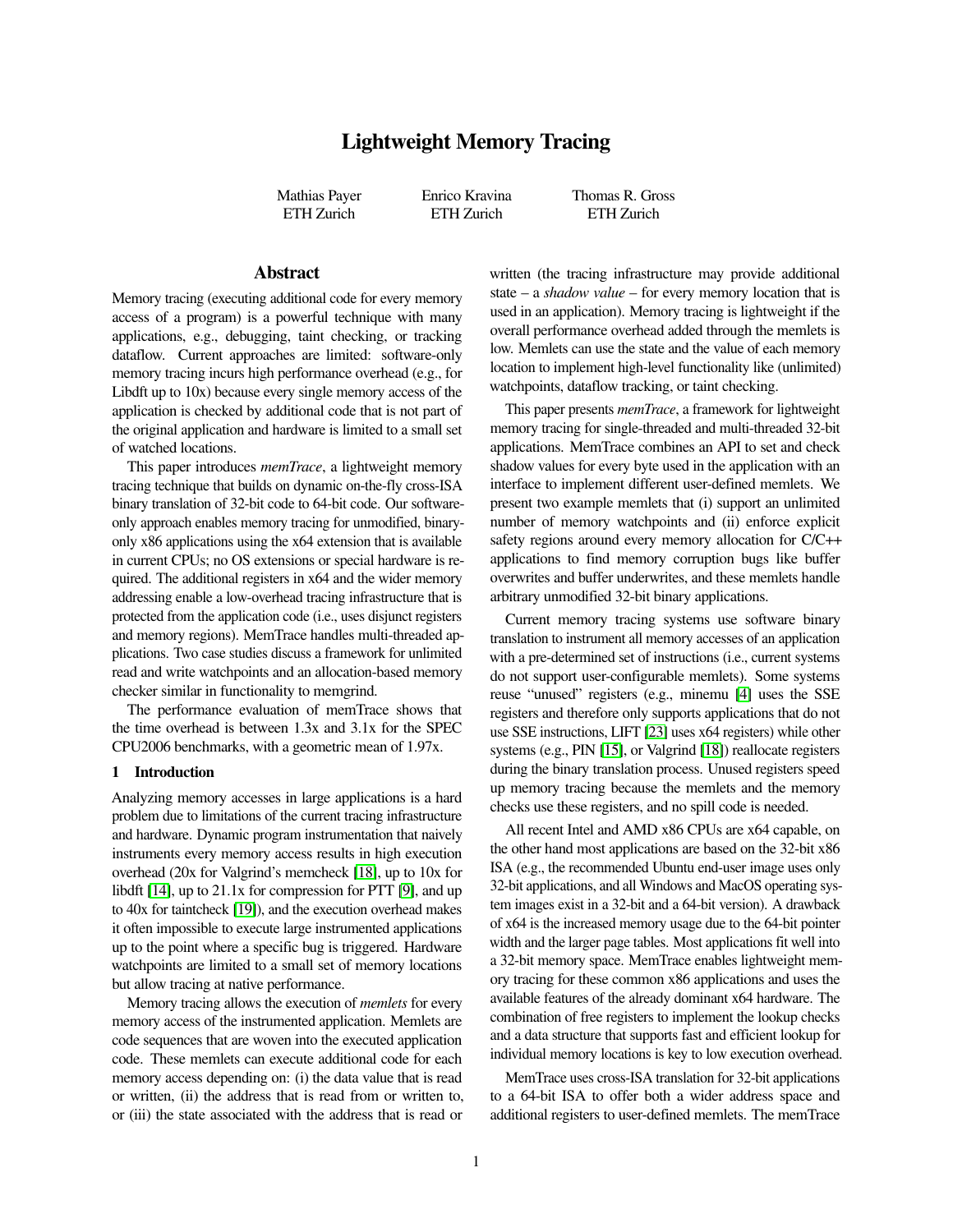prototype implementation leverages the  $x64<sup>1</sup>$  $x64<sup>1</sup>$  $x64<sup>1</sup>$  ISA to implement efficient memory tracing for unmodified x86 applications. The x86 code is dynamically translated to x64 code. The x64 ISA is the 64-bit extension of x86. Most instructions are available in both ISAs and can be translated easily. The cross-ISA translation provides 8 additional registers that can be used for the memlets. A shadow memory area above the 4GB limit of the 32-bit x86 application (i.e., application code uses only 32-bit pointers and is therefore unable to interfere with the shadow memory area) is used to store the data used by the memlets. Our prototype implementation of memTrace supports all x86 instructions, including all FPU and SSE extensions.

The flexible implementation of memlets combined with shadow data enables additional fine-grained operations that build on top of memory tracing like dataflow tracking or taint checking. The memlets update the data or taint information for each memory location and check the integrity of the data upon every memory access.

A key observation of Greathouse et al. [\[12\]](#page-11-7) is that a fast memory tracing framework needs some form of additional hardware extensions to achieve low overhead. This paper shows that low overhead memory tracing can be achieved in software by using additional hardware resources (more registers and a wider address space) that are available through dynamic cross-ISA translation. The memTrace memory tracing technique offers new opportunities for debugging, dataflow tracking, or other user-defined memlets that evaluate fine-grained memory access.

The memTrace prototype implementation supports arbitrary applications like the OpenOffice office suite or the Apache webserver. A performance evaluation of the memTrace prototype implementation for x64 Linux kernels with the SPEC CPU2006 benchmarks shows low overhead with a geometric mean of 1.97x. The contributions of this paper are as follows:

- 1. The architecture of *memTrace*, a lightweight memory tracing technique for binary-only 32-bit applications that supports user-defined memlets and leverages cross-ISA translation.
- 2. A case study that shows two memlets: one that supports unlimited watchpoints and a second one that checks an application for memory allocation errors (allocation over-writes and under-writes).
- 3. An evaluation and discussion of a prototype implementation of the memory tracing technique for x86/x64 and the corresponding memlets.

The rest of the paper is organized as follows: [Section 2](#page-1-1) lists requirements for lightweight memory tracing; [Section 3](#page-2-0) describes cross ISA binary translation; [Section 4](#page-3-0) shows two case studies that use memory tracing; [Section 5](#page-4-0) presents the memTrace implementation; [Section 7](#page-9-0) discusses related work; and [Section 8](#page-10-0) concludes.

#### <span id="page-1-1"></span>2 Requirements for lightweight memory tracing

MemTrace is a technique for lightweight memory tracing that builds on dynamic cross-ISA binary translation. Dynamic binary translation keeps the overhead low and cross-ISA translation from 32-bit to 64-bit enables the memlets to access a broader memory space than the original ISA permits. This paper discusses 32-bit programs running on a 64-bit ISA. Other combinations work analogously, e.g., 16-bit code running on a 32-bit ISA, as long as the address space of the target ISA is a super-set of the source ISA. A lightweight memory tracing technique must fulfill the following requirements:

- Unchanged application address space: the 32-bit application has access to the full 4GB memory space. The larger target address space allows memTrace to hide the binary translation framework and all the data structures needed by the memlets from the application. Neither the binary translator nor the memlets store any internal state in the application memory space. The memlets may change application memory values as part of their functionality. This requirement ensures that the binary translator does not interfere with the original memory layout of the application and, e.g., the placement of shared libraries.
- Unmodified execution: the translated application follows the same control flow pattern as the original application. The application uses the original return addresses on the stack, the original function pointers, and the original targets for indirect jumps. The translated code executes additional lookups in a mapping table to transparently map from translated to untranslated code targets. This requirement ensures that the application can use original addresses, e.g., as control flow targets.
- Full isolation: the application has no access to data of the binary translator or to data of the memlets. The translated application cannot access any data above the original application segment (due to the restriction of 32-bit pointers). This requirement ensures that the application cannot modify any internal data.
- Flexible memlets: the memory tracing technique enables the implementation of flexible memlets that use shadow memory or registers as state. MemTrace allows the implementation of any memlet that needs one or more bytes of state for each byte that the application uses. The memlets can use additional available free registers in the target ISA.
- Low overhead: the overall overhead of the memory tracing technique must be low, and the other requirements must not preclude a fast implementation.

The technique for lightweight memory tracing presented in this paper fulfills the criteria above.

<span id="page-1-0"></span><sup>&</sup>lt;sup>1</sup>Multiple different names are used for the 64-bit extension of x86: x64, EM64T, AMD64, IA-32e, and x86-64. This paper uses x64.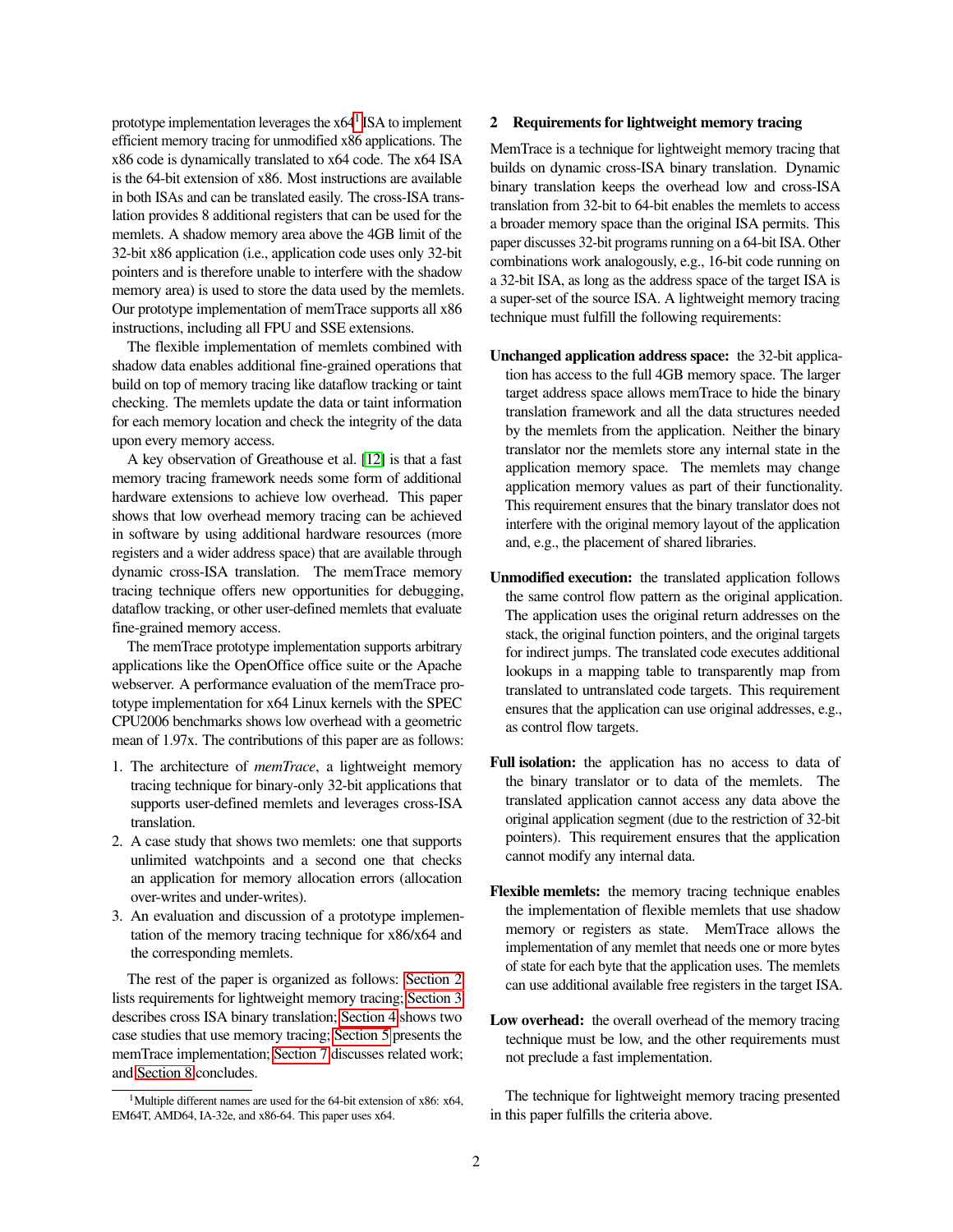#### <span id="page-2-0"></span>3 Cross-ISA binary translation

Cross-ISA binary translation takes a program written in a source ISA and executes the program on a different target ISA. Multiple reasons for cross-ISA translation exist, e.g., program portability, or additional resources in the target ISA. Depending on the differences between the two ISAs the translation is non-trivial.

This paper discusses two different architectures that are both extended from 32-bit to 64-bit, namely the Intel x86 platform and the ARM platform. The first example covers the x86 ISA. The x86 ISA evolved over more than 20 years and was extended multiple times. 32-bit x86 and the 64-bit extension x64 are closely related. x64 widens the registers and the address size to 64-bit, adds 8 general purpose registers, and introduces new instructions. Some instructions are removed as well: 16 one-byte x86 instructions are replaced and reused as prefixes for the new x64 instructions. The original 16 instructions are no longer available on x64 and must be emulated using longer instructions. Additional changes include (i) the limitation of segmentation which makes binary translation for x64 harder [\[27\]](#page-11-8) and (ii) the way system calls are executed.

A second example is binary translation for the ARM platform. The ARMv8-A architecture supports two ISAs: the AArch64 ISA is a 64-bit extension of the 32-bit AArch32 ISA. Similar to the x64 extension of x86 AArch64 supports a wider address space and a wider register file. The prototype implementation focuses on x86/x64 but the design of the memTrace technique is applicable to AArch64/AArch32 as well because our technique relies on a wider address space and similar instructions between the two ISAs. A notable difference between x86 and ARM is that the instruction pointer (EIP) cannot be accessed directly on x86 while it is a regular register on ARM. The binary translator modifies the EIP to execute translated code from the code cache but emulates all instructions that indirectly use the EIP to keep up the illusion of an unmodified application (e.g., call foo is translated into push orig eip; jmp transl foo. In contrast to x86, an ARM implementation must emulate all instructions that use the program instruction counter directly as well.

There are two problems that must be solved for binary translation for 32-bit x86 programs: register pressure and location of internal data structures of the binary translator. Register allocation on x86 is a hard problem [\[1,](#page-11-9) [2,](#page-11-10) [29\]](#page-11-11) and register reallocation in a binary translator without type information and control-flow information is even more complex. Translating 32-bit x86 applications to x64 code solves the register pressure problem. The 8 additional registers are used by both the dynamic binary translator to implement the translation process and the memlets to implement the memory tracing. The translated application uses the unchanged original registers except for the program counter. Same-ISA binary translators modify the original memory address space of an application by placing internal data structures somewhere into the existing



<span id="page-2-1"></span>Figure 1: Binary translator runtime layout. Basic blocks are translated and placed in the code cache using opcode tables. The mapping table maps addresses in the program to translated addresses. Trampolines invoke the translator for untranslated basic blocks.

memory space. Cross-ISA translation from x86 to x64 enables a wider address space. Consequently, the translated application uses the low 4GB of memory and the binary translator and the memlets place their data in the upper memory areas. The translated application keeps using 32-bit pointers and cannot access the memory of the binary translator.

To summarize, the advantages of cross-ISA binary translation are: (i) additional registers available for the instrumentation, (ii) memory separation as translated x86 code cannot access the code of the translator, and (iii) full encapsulation of the translated application.

A possible disadvantage is that some hardware features like segmentation are limited. Fortunately segmentation is not used in user-space applications except for thread local data. Segmentation for thread local data is still supported on x64.

## 3.1 Dynamic binary translation

Dynamic binary translation instruments a user-space application on the fly. [Figure 1](#page-2-1) shows the design of the dynamic binary translator and the memory layout. The translator compiles individual basic blocks of the original x86 application on demand and places the translated code in a code cache. Translated control flow transfers use the mapping table to translate targets in the original application to targets in the code cache. Untranslated target fall back to the translator. All executed code is either a part of the translator or of the generated code.

Instructions are translated using a table-based translation scheme as described in libdetox [\[21\]](#page-11-12). Most instructions are copied verbatim. For cross-ISA translation some instructions must be adapted due to different memory encodings or addressing schemes, other instructions are emulated by the translation layer. In addition, all instructions that alter control flow (e.g., jump instructions, call instructions, return instructions, system calls, or interrupts) are adapted so that the binary translator keeps control of the translated application.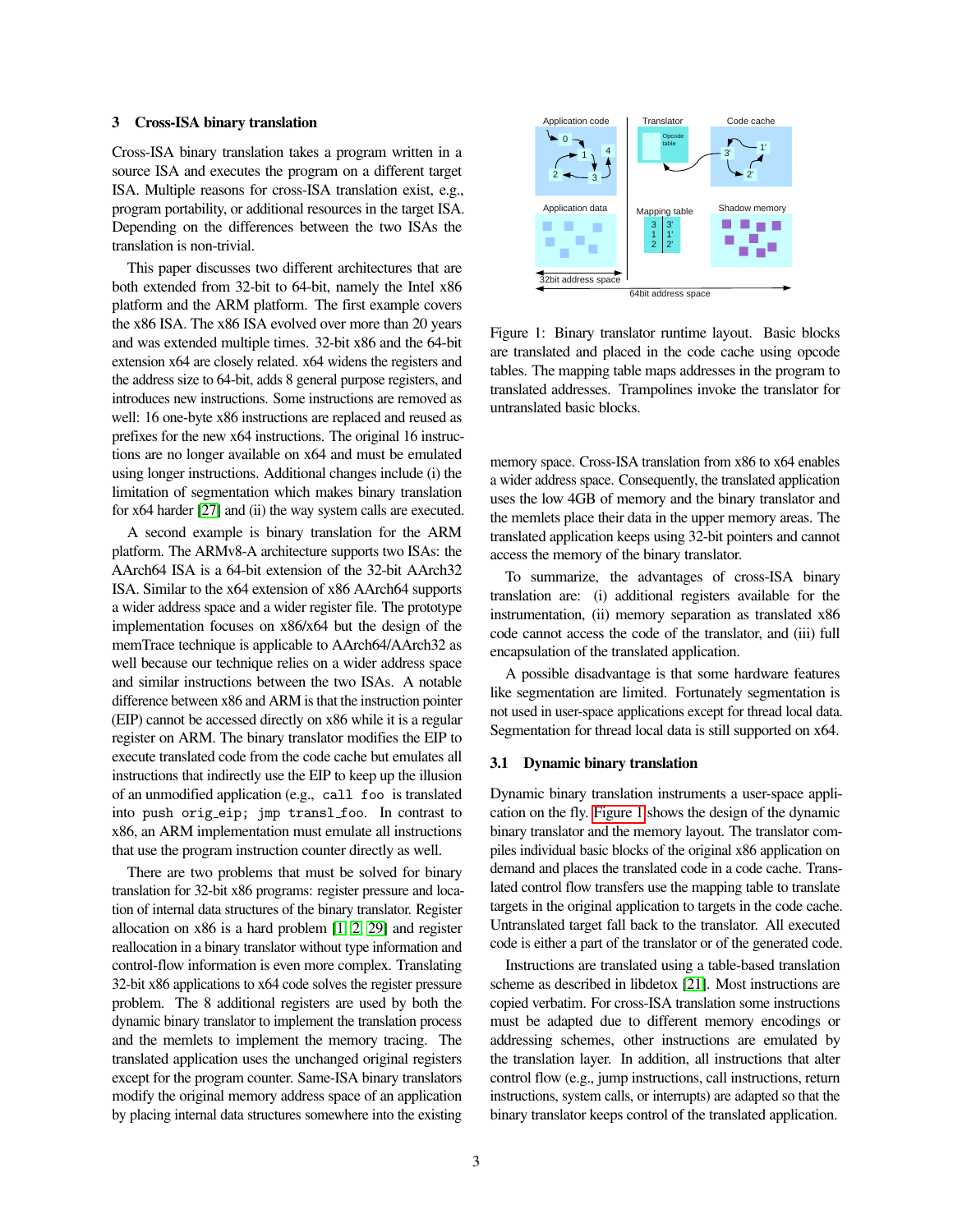#### 3.2 Memory layout

The x64 ISA uses 64-bit wide pointers (whereas the physical memory bus is up to 48bit wide). The binary translator maps the original application to the low 4GB. The binary translator library, the code cache, the mapping table, and all shadow memory are placed above the 4GB limit of the translated application.

The translated application still uses 32-bit pointers and 32-bit registers and has therefore no access to any data of the binary translator. This enables *hardware enforced protection* of the internal data from the translated application as the application is not able to generate a memory access to that region due to the 32-bit wide pointers used in the source ISA. In addition, the application has exclusive access to the original 32-bit address space; the binary translator keeps all data in higher memory areas.

## 3.3 MemTrace design summary

All state for the memlets and the internal data for the binary translator are stored in the area of the 64-bit address space above the first 4GB. The wider address space of a 64-bit ISA like x64 in comparison to a 32-bit address space allows the binary translator to place the shadow memory data structure and all binary translator data structures into an address area that is not accessible from the original application. The translated application uses the low 4 GB of the 64-bit address space that overlaps with the complete 4 GB address space of a 32-bit application. The binary translator is completely concealed; translated code is put in a code cache and every control flow transfer uses a mapping table to map the original target in the application memory space to the translated target in the binary translator space. The application is fully isolated from the binary translator: all pointers in the application domain are 32-bit; the application has no access to any data of the binary translator. The evaluation of the prototype implementation shows low performance overhead with a geometric mean of 1.97x for the SPEC CPU2006 benchmarks.

## <span id="page-3-0"></span>4 Memory tracing case studies

This section presents two case studies that use the lightweight memory tracing technique. The first case study designs a memlet for unlimited watchpoints. The memlet for unlimited watchpoints supports both read and write watchpoints and can be used to overcome the hardware limitation of 4 write watchpoints on current x86 platforms.

The second case study implements a memory allocation checker. Upon every allocation in a C or C++ program the memory checker adds additional safe zones around the allocated memory region. Any out-of-bounds reads and writes are detected and stop the program.

#### 4.1 Case study: a memlet for unlimited watchpoints

Watchpoints are used to debug applications and enable the inspection of specific memory addresses. Read watchpoints are triggered whenever the location is read and write



<span id="page-3-1"></span>Figure 2: Translation of a memory accessing instruction.

watchpoints are triggered whenever the location is written. For example, if a certain address is read or written by a bug in the application then a watchpoint can be used to find the code location and context where that read or write access is executed. x86 supports up to 4 (up to 8 byte wide) hardware watchpoints that can be set using debug registers. For many use cases 4 watchpoints are not enough as a wider memory region must be protected to find a specific bug.

The lightweight memory tracing technique facilitates the design of a simple watchpoint memlet that implements unlimited read and write watchpoints with constant overhead. The overhead is constant for every memory access and does not increase with the number of watchpoints.

The watchpoint memlet uses a shadow memory segment of the same size as the original application. The shadow memory is mapped with a 4GB offset (i.e., the address 0xdeadbeef is shadowed at 0x1deadbeef). Every byte in shadow memory is either 0 (if no watchpoint should be triggered) or non-0 if either a read or write watchpoint is set. [Figure 2](#page-3-1) shows the translation of a sample instruction that reads a memory address. The instruction is translated to 64-bit by expanding all pointers in the instruction. MemTrace adds the memlet before the memory-accessing instruction and checks if the shadow data is 0. The register %r15 holds the constant offset  $0x100000000$ ,  $\frac{9}{x}$  r12 keeps the value 0, and %r13 is used to store the watchpoint information.

The memlet is optimized for fast execution: the instruction cache (i-cache) pressure is reduced by using shorter instruction encodings for memlets and moving the watchpoint handler (the cold path) out into a trampoline. The memlet uses two registers (%r12 and %r15) to store constants. Each replacement of a constant with a register saves 8 bytes in the instruction length. In addition, the translator generates a cold path trampoline for each instruction that accesses memory. The trampoline stores the context (i.e., original IP of the instruction that triggered the watchpoint) and transfers control to the general watchpoint handler.

An interesting feature of the shadow memory segments is that unaligned multi-byte memory accesses are supported. If an instruction accesses a multi-byte value then the shadow bytes of all bytes are combined. The memlet checks for non-0 and detects with a single check if a watchpoint is set for at least a single byte of the multi-byte access.

The watchpoints can either be used by a debugging script/program or can be used as regular watchpoints in GDB. GDB allows remote stubs as backends with the standard GDB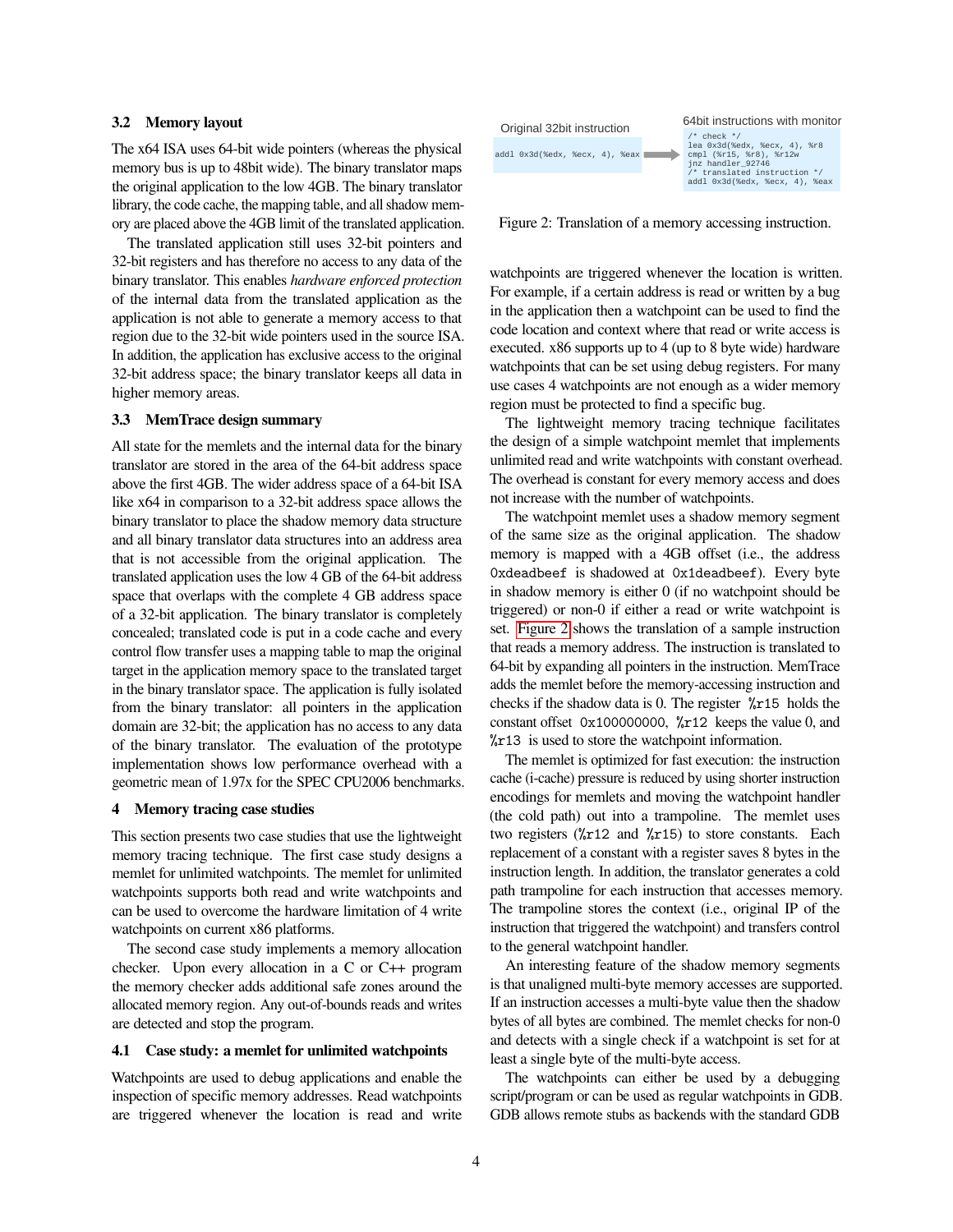frontend using a remote serial protocol [\[10\]](#page-11-13). The backend implements a simple protocol to, e.g., read registers, set breakpoints, and to set watchpoints. The remote stub starts the application under the control of the lightweight memory tracing prototype implementation. Watchpoints are forwarded from the GDB frontend and activated using the watchpoint memlets in translated code.

#### 4.2 Case study: safe heap memory allocator

Ptmalloc2 [\[11\]](#page-11-14), the standard allocator for C and C++ is an in-place memory allocator that stores information about each allocated memory block before and after the block. This information may be overwritten by buffer overflows or random memory writes. Such bugs are hard to find because memory corruption bugs might only cause a segmentation fault when the block is reused the next time.

This case study uses the watchpoint memlet to set watchpoints before and after every allocated memory block. Calls to the memory allocator are intercepted by the binary translation framework and new watchpoints are added dynamically. If a block is collected (freed) then the watchpoints are removed.

If a bug in the application writes to a watchpoint or reads a watchpoint (i.e. the application accesses an illegal memory region) then the application is either terminated with an information message or a debugger is attached dynamically so that a programmer can analyze the problem.

#### <span id="page-4-0"></span>5 Implementation

The prototype implementation of memTrace extends the libdetox [\[21\]](#page-11-12) binary translation platform. The libdetox platform is a table-based x86 to x86 binary translator. Our prototype implementation extends the translator with a cross-ISA translation module that transforms x86 instructions to equivalent x64 instructions. The complete prototype implementation is released as open source.

The prototype implementation maps the 32-bit version of the standard loader ld.so into the 32-bit address space and prepares the application stack with the correct parameters that ld.so expects for the initialization of a 32-bit application. Next the binary translator starts translation and execution of the loader code which loads and initializes all needed shared libraries and starts the execution of the application.

The following sections discuss the translation of individual instructions, present how the memory layout of a translated application looks, and focus on specific translation details.

## 5.1 Instruction translation

Due to the similarity of the two ISAs the encoding of most instructions is similar as well, the translation is straight-forward and follows the concept of other table-based translators. For most instructions the available encodings on x64 are a super-set of the available encodings of x84. The binary translator uses linked instruction tables to decode the current instruction. If the instruction accesses memory then the pointers are zero expanded to 64-bit memory addresses and the memlet is emitted before the translated instruction. The binary translator uses one of the following translation schemes for each instruction:

- Emulation: instructions that are not available on x64 (e.g., pusha, or popa) are replaced by a sequence of instructions that emulates the removed instruction transparently.
- Exception: instructions that are no longer used (e.g., aaa, or aad) raise an exception. The binary translator fails gracefully and prints an error message. An emulation of these instructions can be added if needed.
- Encoding: some instructions are encoded differently on x64 (e.g., inc, or dec). These instructions are replaced during the translation process.
- Addressing mode: x64 uses an instruction pointer relative addressing mode instead of an absolute addressing mode. Absolute references are translated dynamically to absolute addresses during code generation.
- Different semantics: some instructions change their semantics (e.g., push, or pop) and operate on quadwords on x64. These instructions are translated to operate on doublewords during the translation.
- Rep prefix: the handling of the rep prefix changes for x64. String operations (e.g., rep stosb) that use the rep prefix are translated to loops during the translation process.

On x64 segment-based addressing is restricted compared to x86. Current user-space x86 applications use segmenting only for thread local storage in current applications. The x64 ISA supports segmentation for thread local storage and the prototype implementation support 32-bit thread local storage in a 64-bit environment.

#### 5.2 Shadow memory

The 64-bit address space enables the implementation to use address regions that cannot be encoded using 32-bit memory pointers. The application uses the low 4GB of the 64-bit address space and no data in that region is changed through the binary translator (the data may be changed as a function of the memlets). [Figure 3](#page-5-0) shows the memory layout of a running application under the control of memTrace.

The next 4GB are used as shadow memory of the application memory at offset 0x100000000. The memlets store information about the corresponding memory addresses of the application in the shadow memory. The shadow memory regions are mapped at the same time when the application memory is mapped. Virtual memory allocates physical pages only if the page is accessed by a memlet (e.g., code regions are not accessed by our memlets and the physical pages are therefore not allocated). An upper bound for the memory consumption for the shadow memory is 1x the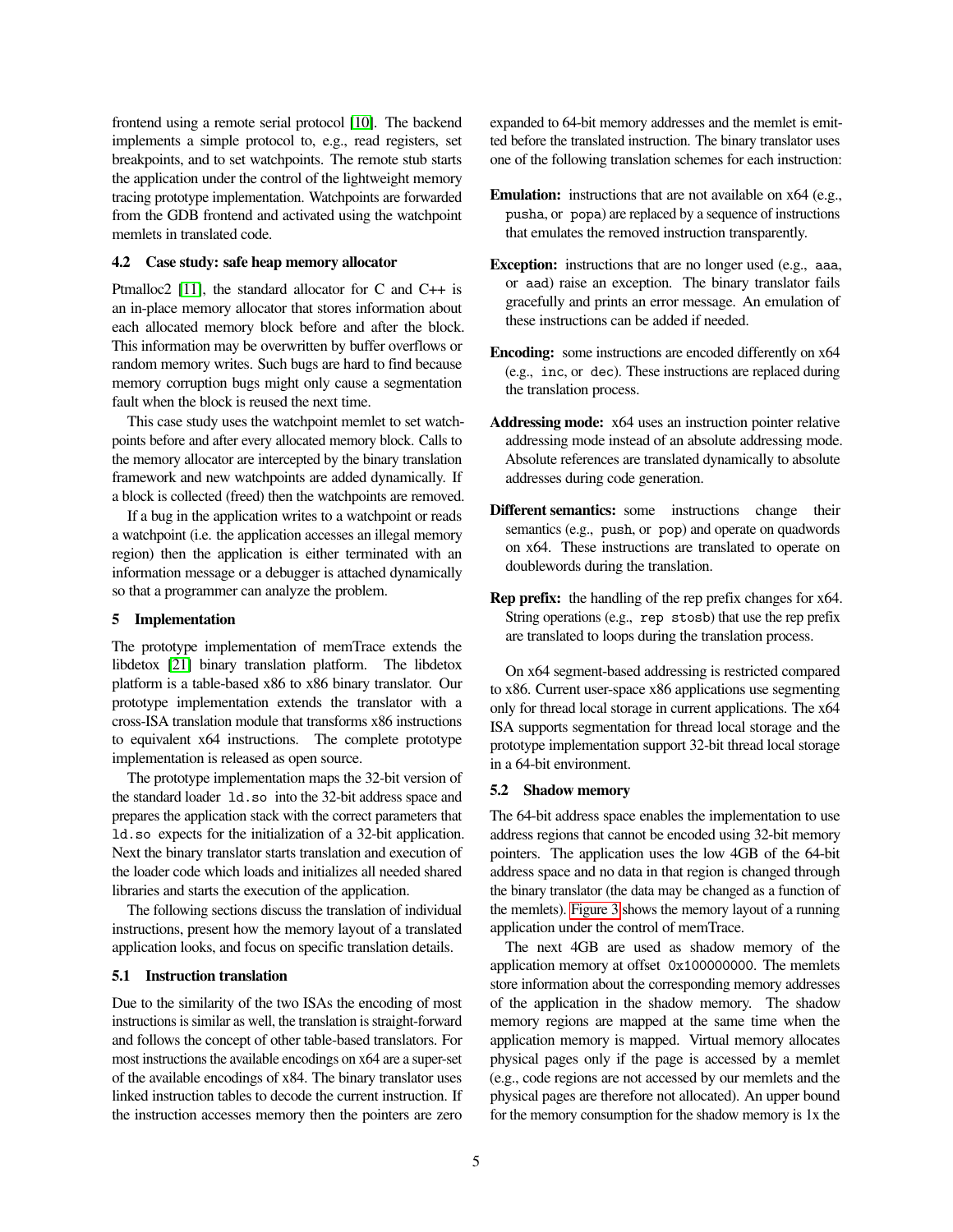

<span id="page-5-0"></span>Figure 3: Memory layout of the translated application.

memory that the application uses. Memlets may use multiple shadow memory regions to store additional information (i.e., at offsets 0x200000000, 0x300000000, and so on).

## 5.3 Register allocation

The x64 ISA offers 8 additional general registers (%r8 to  $x15$ ) that can be used by the lightweight memory tracing technique. The binary translator component is compiled for the x64 ISA and uses all available registers during the translation of x86 code. The transition between translator and translated application code saves and restores all general purpose registers. The memlets are native x64 code and can use the 8 additional x64 registers during the execution of the translated code.

Both memlets discussed here use registers  $\frac{9}{6}r8$  and  $\frac{9}{6}r9$ as temporary scratch registers. The memory watchpoint memlet uses three registers  $\frac{\pi}{10}$ ,  $\frac{\pi}{11}$ , and  $\frac{\pi}{13}$  to track usage of the eflags register. Saving and restoring the eflags register before and after the execution of a memlet adds overhead, therefore reducing the number of save and restore operations is important.

The register %r12 holds the constant 0x0 and the register %r15 holds the constant offset to the shadow memory (0x100000000). Using registers to hold constants instead of encoding constants in the instruction itself saves 8 bytes per used constant in the emitted code. If needed, these registers may be used for other purposes.

## 5.4 String instructions

String instructions use the rep prefix to repeat a single instruction n times. String instructions access multiple memory locations in a sequence of incrementing or decrementing addresses.

MemTrace replaces string instructions with a short loop that first checks the source address and the destination address, executes a single instruction with the current parameters, and increments or decrements the source and target registers.

## 5.5 System calls, signals, and threads

An x86 application requests system calls either using interrupts (int \$0x80) or using the sysenter instruction. On x64 the application uses the syscall instruction. The mapping between system call and system call number is different between x86 and x64. The parameters of individual system calls can change as well (i.e., 64-bit wide addresses instead of 32-bit wide addresses).

MemTrace uses a mapping table to map between x86 and x64 system calls. Most system calls can be mapped easily. For system calls that access memory, pointers are dynamically extended to 64-bit and returned pointers from the kernel are truncated to 32-bit. All memory management system calls (mmap, munmap, mremap, and brk) are redirected to a special handler function that checks and adapts the specified parameters and manages the shadow memory as well.

Signals are handled in the binary translator as well. The binary translator intercepts all system calls that install signals and replaces the signal handlers with its own internal signal handler. This signal handler then handles the switch to the application stack if the signal was caught while in the translator and executes the corresponding translated application signal handler.

The cross-ISA binary translator supports Linux pthreads by translating thread-related system calls of the application into the necessary 64-bit system calls. Thread support is a difficult problem for memory tracing due to possible synchronization issues. Two threads may concurrently modify the same memory address and the corresponding memlets may therefore access the same shadow value. As long as the application synchronizes access to the memory location the access to the shadow value is implicitly synchronized as well. If the original program has a data-race then the memlets must synchronize concurrent writes, e.g., by using regional locks. Simply adding a lock prefix to the original memory access is not enough as the memlet will access a second memory location. Adding explicit locks for each memory access adds high overhead and is currently not implemented.

The accesses of the memlets to the shadow table follow the same pattern as the memory accesses in the original application. If the application locks the memory region for a specific thread then the corresponding shadow memory region is implicitly locked as well. No other application thread can access the original memory region, therefore no memlet of another thread will access the implicitly locked shadow memory region. This implicit locking approach only works if the application has no data races between threads. User-defined memlets that analyze inter-thread behavior, e.g., to check for data races, must lock the shadow memory themselves.

#### <span id="page-5-1"></span>5.6 Flag tracking optimizations

This section presents two optimizations for the binary translator that help lowering the overhead for memory tracing. The first optimization tracks the usage of the eflags register and allows the memlets to change the eflags register if the eflags register is not used between instructions that affect the flags. The second optimization stores the operands of the relevant arithmetic instruction in two free registers and reexecutes the instruction with a bogus target.

A big advantage of the cross-ISA translation is that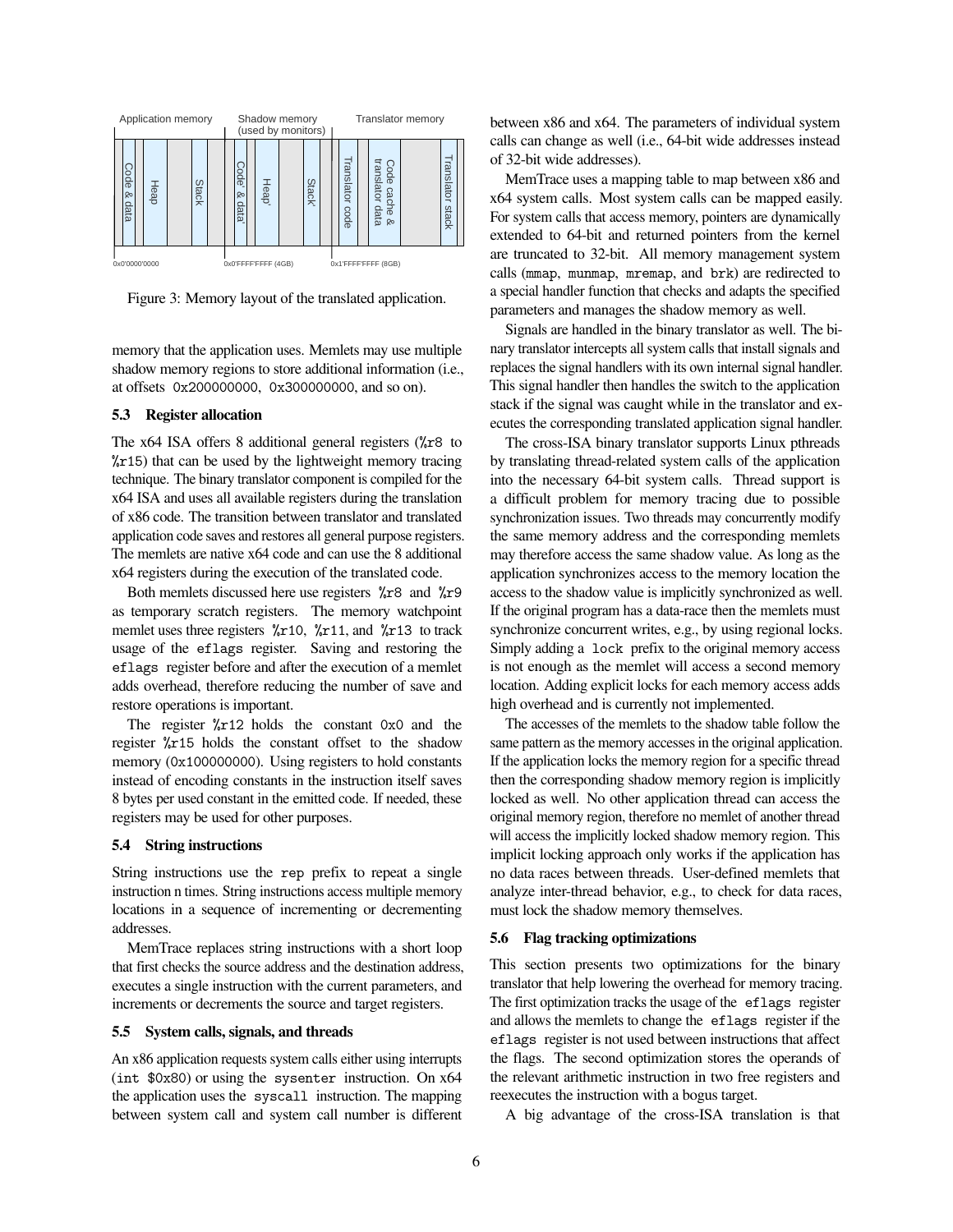```
addl % ebx , % eax # sets flags , unused
subl % ecx , % eax # sets flags , used
movl (0 xdeadbeef ) , % ebx # mem . read
movl % eax , (0 xdeadbeef ) # mem . write
jnz next_block # uses flag
```
Listing 1: Example of a basic block in an application

memTrace can use additional free registers without the need for register reallocation. Unfortunately one register is shared between the binary translator, the memlets, and the translated application code: the eflags register. The situation is worsened by the fact that access to this register is very slow when using pushf and popf instructions. Instead of using pushf and popf instructions we use a short sequence of instructions (lahf and seto to save and addb and sahf to restore) to handle the eflags register.

On x86 all arithmetic instructions, the "compare" instruction, and the "test" instructions set the eflags register. But the eflags register is only read after a subset of the instructions. Table-based binary translators do not build an intermediate representation (IR) which makes eflags-usage tracking more complicated. MemTrace uses a triple-pass approach to track usage of the eflags register in each basic block. The first two passes decode all instructions and analyze which instructions use the eflags register. The third pass emits translated instructions (including the memlets which change the application-set eflags register) but inserts code that saves the eflags register only when necessary.

The second optimization saves the operands of the eflags-relevant arithmetic instruction in two x64 registers ( $\sqrt{k}$ 10, and  $\sqrt{k}$ 11). In front of the instruction that reads the eflags register the arithmetic instruction is executed again (with the saved operands) to reproduce the state of the eflags register. This optimization reduces the overhead of saving and restoring the eflags register in tight loops.

[Listing 1](#page-6-0) shows an example of a basic block. The first two instructions set the eflags registers, but only the result of the subl instruction is used. The two movl instructions execute memory accesses and the memlets in the instrumented code overwrite the status of the subl instruction. MemTrace restores the status of the eflags register of the last arithmetic instruction before the jnz instruction.

#### 6 Evaluation

The prototype implementation is stable and runs applications like, e.g., the parsec benchmarks, OpenOffice, gedit, and the complete set of SPEC CPU2006 benchmarks. The evaluation uses the SPEC CPU2006 benchmarks to evaluate the performance of the memTrace prototype implementation, including two different user-defined memlets.

This evaluation uses all SPEC CPU2006 benchmarks except 481.wrf which no longer compiles on modern systems. This is not a limitation of our prototype implementation but a limitation of the SPEC CPU2006 benchmarks.

All benchmarks are executed on a 64-bit version of Ubuntu 12.04. The machine uses an Intel Core i7-2640M CPU with 2 cores at 2.80 GHz with 4 GB of memory. The benchmarks are compiled using gcc version 4.6.3 and use the glibc version 2.15. The benchmarks are compiled for 32-bit.

#### <span id="page-6-1"></span>6.1 SPEC CPU2006

This section evaluates the performance of memTrace, our prototype implementation, using the SPEC CPU2006 version 1.0.1 benchmarks using the flags -O3 -m32. We evaluate different configurations of memTrace to show the overall overhead and relative performance changes for individual optimizations. The evaluations use the runspec script to produce reproducible runs with 3 iterations.

We perform the measurements on both the *reference* dataset and on the *test* dataset. The test dataset is used to evaluate the overhead for short running programs while the reference dataset shows the overhead for long running benchmarks. The following configurations are used:

- NAT: A native configuration that runs without binary translation or memory tracing.
- ID: The benchmarks execute with binary translation.
- EFL: This configuration measures the overhead for storing and restoring the eflags register for memory tracing. Code that saves and restores the eflags register is added before as if memory tracing is executed but no memlets are added. All optimizations discussed in [Section 5.6](#page-5-1) are enabled.
- MT: This configuration shows the performance of the baseline memory tracing framework. MT extends the EFL extension and measures the impact of reading the shadow memory address for each memory access.
- WP: This configuration executes full memory tracing using the watchpoint memlets (without any active watchpoints).

[Table 1](#page-7-0) shows the overhead of the four different memTrace configurations compared to native execution of the 32-bit binaries. Most benchmarks exhibit moderate overhead for the different memTrace configurations. The overhead is always below 3.11x and for 16 of 28 applications the overhead is below 2x.

The ID configuration measures the overhead for cross-ISA translation. The overhead for cross-ISA binary translation is low, 15% on average with a geometric mean of 17%. The usual culprits 400.perlbench, 403.gcc, 445.gobmk, 458.sjeng, and 453.povray result in an overhead of more than 40% for binary translation due to the high number of indirect control flow transfers. The ID configuration shows that the binary translator is a reasonable baseline to implement memory tracing.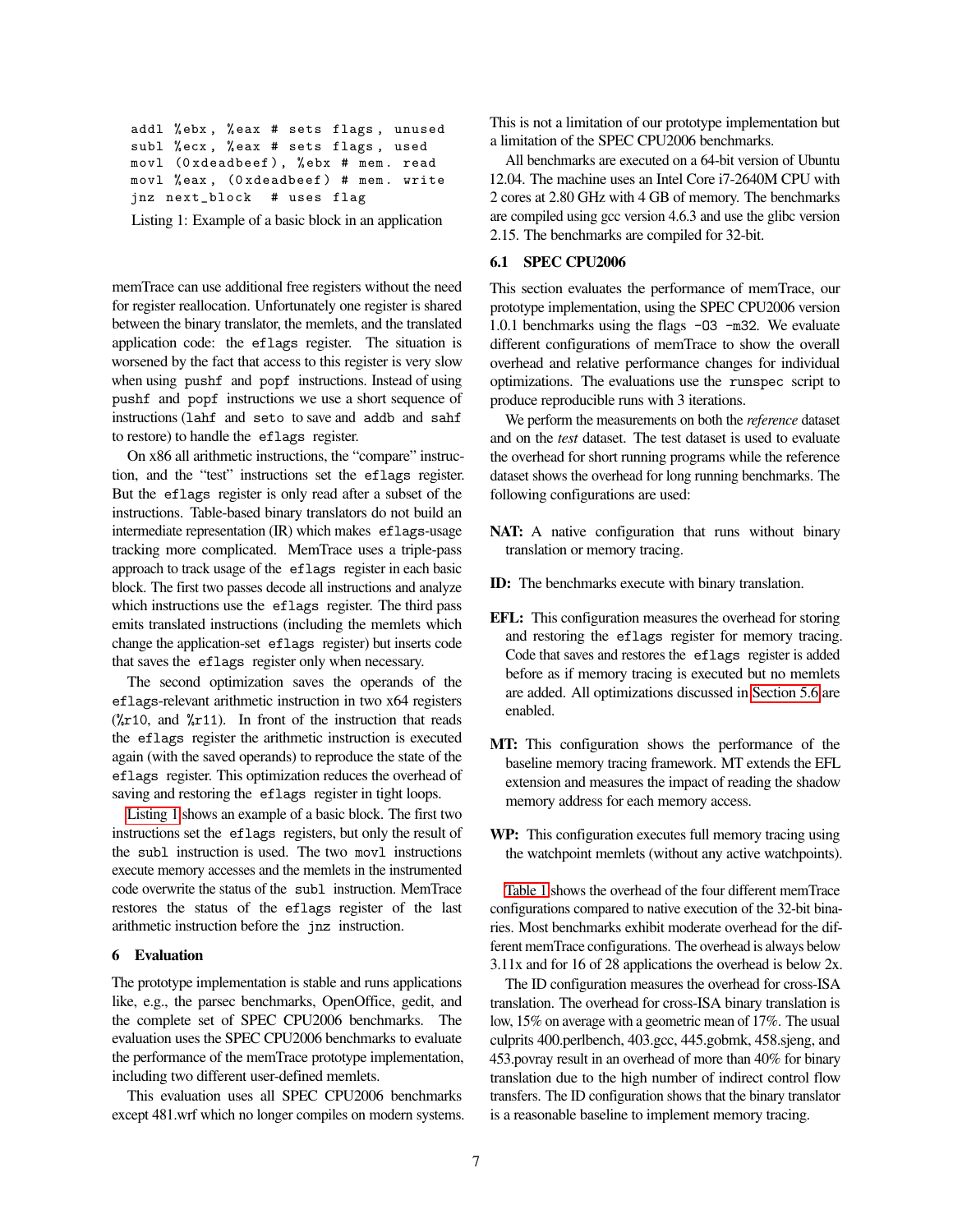| <b>Benchmark</b> | NAT[s]  | ID   | EFL  | <b>MT</b> | <b>WP</b> |
|------------------|---------|------|------|-----------|-----------|
| 400.perlbench    | 324.00  | 1.74 | 2.10 | 2.60      | 2.82      |
| 401.bzip2        | 498.00  | 1.08 | 1.28 | 1.91      | 1.97      |
| 403.gcc          | 305.00  | 1.40 | 1.65 | 2.08      | 2.20      |
| 429.mcf          | 278.00  | 1.10 | 1.10 | 2.00      | 2.21      |
| 445.gobmp        | 434.00  | 1.49 | 1.85 | 2.26      | 2.74      |
| 456.hmmer        | 433.00  | 1.01 | 1.43 | 2.63      | 2.63      |
| 458.sjeng        | 485.00  | 1.56 | 1.99 | 2.35      | 2.72      |
| 462.libquantum   | 543.00  | 1.01 | 1.03 | 1.23      | 1.24      |
| 464.h264ref      | 609.00  | 1.22 | 1.42 | 2.71      | 2.86      |
| 471.omnetpp      | 308.00  | 1.37 | 1.44 | 1.89      | 1.94      |
| 473.astar        | 412.00  | 1.09 | 1.25 | 1.60      | 1.62      |
| 483.xalancbmk    | 252.00  | 1.90 | 2.23 | 2.68      | 2.99      |
| 410.bwaves       | 405.00  | 1.01 | 1.20 | 1.96      | 1.97      |
| 416.gamess       | 760.00  | 1.09 | 1.57 | 2.30      | 2.43      |
| 433.milc         | 441.00  | 1.00 | 1.06 | 1.32      | 1.34      |
| 434.zeusmp       | 540.00  | 1.02 | 1.22 | 1.69      | 1.72      |
| 435.gromacs      | 658.00  | 1.01 | 1.15 | 1.43      | 1.49      |
| 436.cactusADM    | 1120.00 | 0.99 | 1.24 | 2.21      | 3.11      |
| 437.leslie3d     | 447.00  | 1.02 | 1.11 | 1.44      | 1.44      |
| 444.namd         | 412.00  | 1.02 | 1.23 | 1.61      | 1.63      |
| 447.dealII       | 318.00  | 1.35 | 1.56 | 2.08      | 2.13      |
| 450.soplex       | 298.00  | 1.07 | 1.23 | 1.46      | 1.51      |
| 453.povray       | 181.00  | 1.49 | 2.05 | 2.62      | 2.78      |
| 454.calculix     | 696.00  | 1.03 | 1.21 | 1.55      | 1.59      |
| 459.GemsFDTD     | 503.00  | 1.04 | 1.14 | 1.61      | 1.66      |
| 465.tonto        | 559.00  | 1.15 | 1.35 | 1.71      | 1.81      |
| 470.1bm          | 440.00  | 1.00 | 1.02 | 1.13      | 1.14      |
| 482.sphinx3      | 521.00  | 1.05 | 1.23 | 1.59      | 1.61      |
| Average          | 470.71  | 1.15 | 1.36 | 1.90      | 2.06      |
| Geo. mean        | 439.54  | 1.17 | 1.37 | 1.86      | 1.97      |

<span id="page-7-0"></span>Table 1: Performance evaluation using the SPEC CPU 2006 benchmarks (*reference* dataset). NAT shows native execution in seconds, the remaining columns show memTrace configurations relative to NAT.

The EFL configuration measures the performance overhead induced by eflags tracking, saving, and restoring needed if additional code is executed for every memory-accessing instruction. No memlet code is executed for this configuration. The average performance overhead for this configuration is 36% and the geometric mean is 37%. Different benchmarks show different increase in the performance overhead. These differences hint at the number of memory-accessing instructions that are executed for each benchmark. If the overhead increases over-proportional, then the benchmark executes more memory accessing instructions than the average benchmark.

The MT configuration extends the EFL configuration by reading the shadow value for each accessed memory location. No additional computation is executed. The performance difference between EFL shows the impact of one additional mov instruction per memory-accessing instruction

| Benchmark      | NAT $[s]$ |      | $ID$ $EFL$ | MT   | WP   |       | <b>VAL VMEM</b> |
|----------------|-----------|------|------------|------|------|-------|-----------------|
| 400.perlbench  | 3.57      | 1.67 | 1.75       | 1.88 | 1.95 | 6.53  | err             |
| 401.bzip2      | 5.79      | 1.10 | 1.30       | 2.09 | 2.16 | 4.40  | 16.29           |
| 403.gcc        | 1.00      | 2.01 | 2.27       | 2.74 | 3.07 | 11.42 | err             |
| 429.mcf        | 1.69      | 1.15 | 1.19       | 2.17 | 2.27 | 3.44  | 10.00           |
| 445.gobmk      | 15.00     | 1.49 | 1.85       | 2.26 | 2.71 | 8.07  | 31.20           |
| 456.hmmer      | 2.51      | 1.10 | 1.49       | 2.37 | 2.39 | 5.66  | 28.53           |
| 458.sjeng      | 3.39      | 1.53 | 1.87       | 2.25 | 2.58 | 7.73  | 31.27           |
| 462.libquantum | 0.05      | 1.40 | 1.56       | 2.01 | 2.01 | 8.30  | 17.35           |
| 464.h264ref    | 12.30     | 1.24 | 1.59       | 2.60 | 2.72 | 4.73  | 34.47           |
| 471.omnetpp    | 0.31      | 3.66 | 4.33       | 4.90 | 5.92 | 18.15 | 73.25           |
| 473.astar      | 7.93      | 1.08 | 1.23       | 1.54 | 1.59 | 2.86  | 11.92           |
| 483.xalancbmk  | 0.08      | 4.36 | 4.52       | 5.39 | 5.79 | 22.93 | 65.79           |
| 410.bwaves     | 5.13      | 1.02 | 1.21       | 2.03 | 2.05 | 5.85  | 61.79           |
| 416.gamess     | 0.33      | 1.47 | 1.79       | 2.40 | 2.58 | 11.23 | 43.69           |
| 433.milc       | 5.06      | 1.12 | 1.34       | 1.77 | 1.77 | 6.52  | 31.03           |
| 434.zeusmp     | 13.80     | 1.01 | 1.24       | 1.64 | 1.64 | err   | err             |
| 435.gromacs    | 1.37      | 1.11 | 1.25       | 1.52 | 1.60 | 5.64  | 20.44           |
| 436.cactusADM  | 2.47      | 1.02 | 1.44       | 3.00 | 4.66 | 6.15  | err             |
| 437.leslie3d   | 11.50     | 1.02 | 1.13       | 1.48 | 1.48 | 4.83  | 12.00           |
| 444.namd       | 11.10     | 1.05 | 1.26       | 1.63 | 1.65 | 7.09  | 23.78           |
| 447.dealII     | 13.20     | 1.42 | 1.58       | 2.20 | 2.24 | err   | err             |
| 450.soplex     | 0.03      | 2.57 | 2.79       | 3.03 | 3.19 | err   | err             |
| 453.povray     | 0.50      | 1.62 | 2.11       | 2.68 | 2.88 | 11.15 | 52.52           |
| 454.calculix   | 0.05      | 2.38 | 2.75       | 3.24 | 3.22 | 16.57 | 44.01           |
| 459.GemsFDTD   | 2.10      | 1.32 | 1.45       | 2.00 | 2.07 | 5.62  | 17.14           |
| 465.tonto      | 0.80      | 1.43 | 1.71       | 2.10 | 2.25 | 8.39  | 31.54           |
| 470.lbm        | 3.27      | 1.00 | 1.02       | 1.10 | 1.11 | 3.24  | 11.77           |
| 482.sphinx3    | 1.45      | 1.30 | 1.49       | 1.84 | 2.00 | 8.90  | 34.69           |
| Average        | 4.49      | 1.22 | 1.45       | 1.98 | 2.12 | 5.24  | 24.30           |
| Geo. mean      | 1.68      | 1.43 | 1.67       | 2.21 | 2.36 | 7.13  | 26.39           |
|                |           |      |            |      |      |       |                 |

<span id="page-7-1"></span>Table 2: Performance evaluation using the SPEC CPU2006 benchmarks (*test* dataset). NAT shows native execution in seconds, the next four columns compare different memTrace configurations to NAT. The last two columns compare Valgrind nullgrind (VAL) and memcheck (VMEM) to NAT.

combined with additional cache pressure for accessing twice as many memory locations in hot code regions. Several benchmarks exhibit a performance impact of 2.0x to 2.7x for this configuration. The average overhead is 1.90x with a geometric mean of 1.86x. This configuration shows the overhead for memory tracing without executing any memlets.

The WP configuration extends the MT configuration with the memlet for unlimited watchpoints. No watchpoints are set in this configuration, but the difference in execution time between configurations with set watchpoints and configurations without set watchpoints is negligible if no watchpoints are taken. If watchpoints are taken then the execution time of the watchpoint handlers must be added to the overhead as well. We measure the highest performance impact for the cactusADM benchmark with 3.11x performance impact compared to native execution due to the high frequency of memory accesses. The average overhead is 2.06x and the geometric mean is 1.97x. These two values show that the additional overhead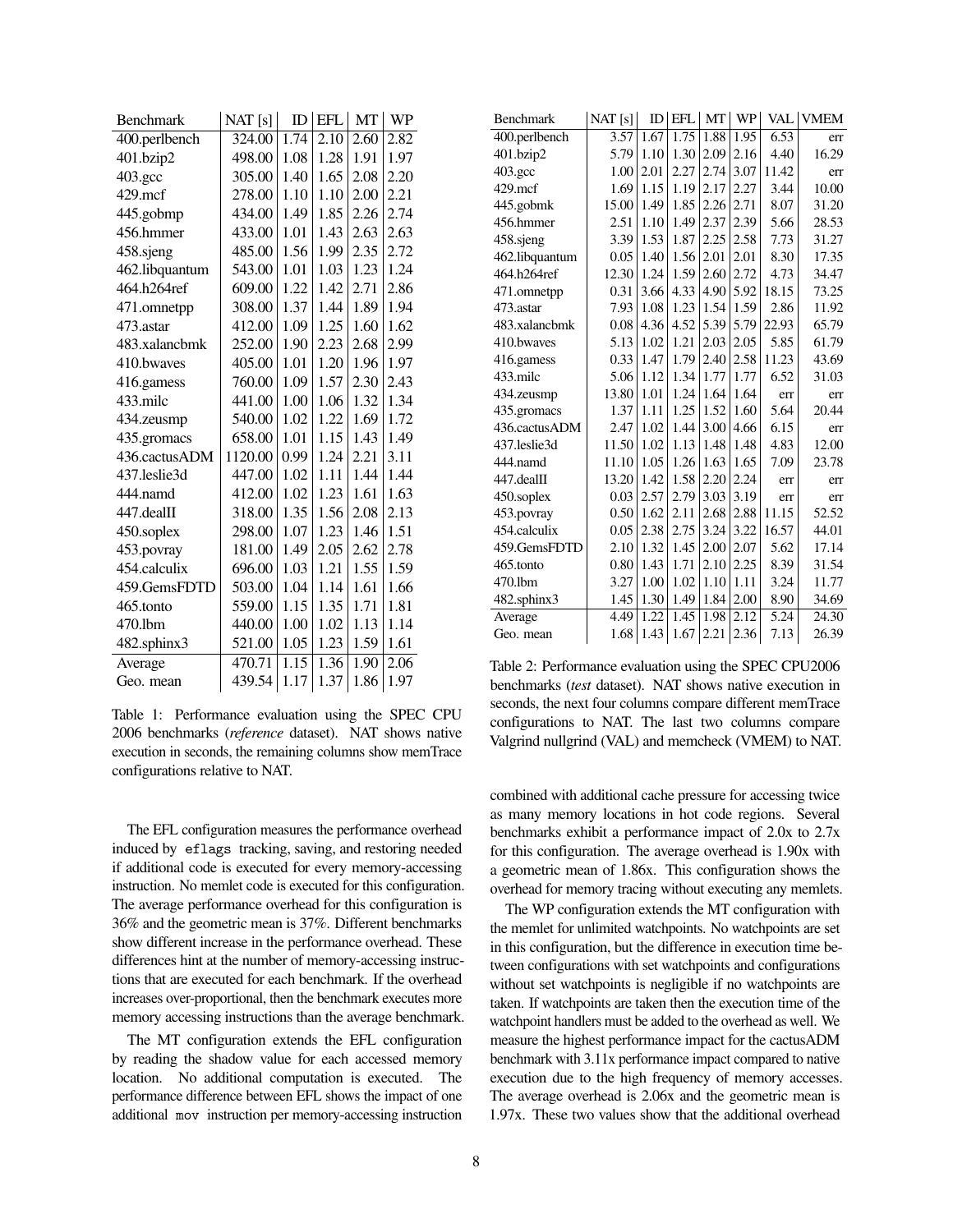for the user-defined memlet is low compared to the execution overhead of the baseline memory tracing framework.

The performance analysis shows that the overall overhead for the prototype of the lightweight memory tracing framework using cross-ISA translation (the MT configuration) is below 2.0x and that the additional performance impact for the execution of user-definable memlets is low (the WP configuration). Lightweight memory tracing is a technique that can be used in practice to trace every single memory access of an application using user-definable memlets with tolerable execution overhead.

## 6.2 Comparison to other systems

This section evaluates the prototype implementation of the memTrace technique with other, similar software products that are capable of memory tracing. We tried running the minemu 0.8 open-source version on a 64-bit Ubuntu 12.04 system. Unfortunately the current version of minemu crashes during the initialization of thread local storage of the SPEC CPU2006 benchmarks when running 32-bit x86 binaries on an x64 system.

### 6.2.1 Valgrind

We evaluate valgrind [\[18\]](#page-11-0) version 3.7.0-0ubuntu3 as the second system in two configurations: nullgrind (VAL) to evaluate the Valgrind overhead and (VMEM) to evaluate Valgrind's memcheck overhead. [Table 2](#page-7-1) shows the timings of the SPEC CPU2006 benchmarks and compare different configurations against the native execution of the *test* dataset. The test dataset uses shorter input files and simpler problems. This comparison uses only the *test* dataset due to the higher translation overhead of Valgrind. The 434.zeusmp, 447.dealII, and 450.soplex benchmarks did not complete under Valgrind's nullgrind configuration and the 400.perlbench, 403.gcc, 434.zeusmp, 436.cactusADM, 447.dealII, and 450.soplex benchmarks did not complete under Valgrind's memcheck configuration. MemTrace uses the same configurations as in [Section 6.1.](#page-6-1)

The evaluation for memTrace shows a similar picture like the performance analysis of the *ref* dataset. In general the overhead increases due to the fact that translated code in the code cache is reused less often. The geometric mean for the MT configuration is 2.21x and the average overhead is 1.98x (compared to a geometric mean of 1.86x and an average of 1.90 for the *ref* dataset).

Valgrind on the other hand exhibits an average overhead of 5.24x and a geometric mean of 7.13x for the *test* dataset in the nullgrind configuration. The nullgrind configuration is comparable to the ID configuration of memTrace and does not execute any memlets or other user-defined code. The memcheck configuration of Valgrind results in an average overhead of 24.3x and a geometric mean of 26.4x. The memcheck configuration is comparable to memTrace's WP configuration.

|                  |      | 1 WP [s]   10 WP [s]   100 WP [s] |      |
|------------------|------|-----------------------------------|------|
| <b>GDB SW WP</b> | 180  | 330                               | 1670 |
| memTrace         | 0.01 | 0.01                              | 0.01 |

<span id="page-8-0"></span>Table 3: Evaluation of the microbenchmark in with the first watchpoint at the 1,000 element.

#### 6.2.2 GDB

We use a CPU-bound microbenchmark to evaluate the performance of the watchpoint memlet compared to GDB. The microbenchmark sets *W* consecutive watchpoints in a large array and processes the array in multiple passes, where the  $n<sup>th</sup>$  pass accesses the first *n* elements of the array. In each pass, the elements are accessed using several patterns: a forward linear sweep, a convolution, and a sparse backward sweep. The microbenchmark measures the time until the first watchpoint is hit and handled by the debugger.

To compare memTrace performance with hardware watchpoint performance we configure the microbenchmark with the first watchpoint at the 500,000 array element (i.e., memTrace needs to execute a large amount of memlets that do not trigger a watchpoint). With one active watchpoint the hardware watchpoint configuration executes in 52.8 seconds while the memTrace implementation uses 80.5 seconds, resulting in 52% overhead compared to the hardware implementation. While hardware watchpoints support only up to 4 simultaneous watchpoints memTrace supports unlimited watchpoints at a constant overhead  $(10^4 \text{ watchpoints in } 80.5$ seconds and  $10^8$  watchpoints in 81.5 seconds). Even at  $10^8$ watchpoints the performance of memTrace remains stable.

[Table 3](#page-8-0) compares memTrace performance with the performance of GDB software watchpoints with the first watchpoint at the 1,000 array element. Even for 1 GDB software watchpoint memTrace is 18,000x faster than software watchpoints. For 100 GDB software watchpoints memTrace is 167,000x faster. The prototype implementation of the memTrace watchpoint memlet fully supports the remote serial protocol of GDB and works as a fast drop-in replacement for the GDB software watchpoints.

#### 6.3 Memory overhead

[Table 4](#page-9-1) presents an analysis of the memory overhead for the SPEC CPU2006 benchmarks when run natively and under the control of the memTrace prototype implementation. The table shows the peak amount of mapped memory of the benchmark. This benchmark measures the number of mapped memory pages, not the number of allocated memory pages. The allocated memory pages are a subset of the mapped memory pages.

The memory overhead for binary translation only is low with an average of 9.2 MB and a maximum of 12.7 MB. Binary translation only needs few data structures (8 MB for the mapping table plus data structures for the code cache, signal handlers, and trampolines). These numbers show that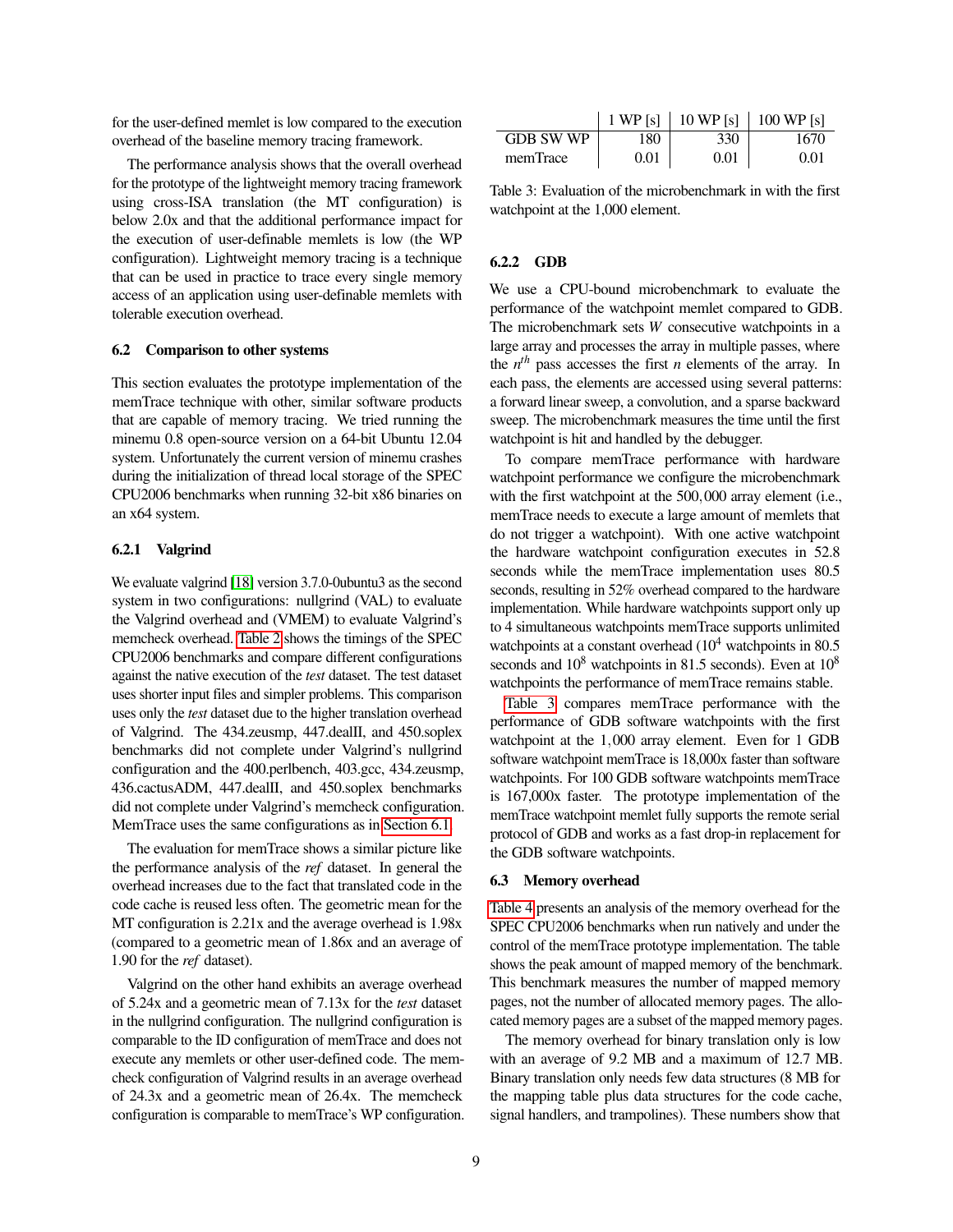| <b>Benchmark</b> | NAT [MB] ID [MB] |         |             | Ovhd. WP [MB] | Ovhd.  |
|------------------|------------------|---------|-------------|---------------|--------|
| 400.perlbench    | 565.24           | 574.92  | 1.7%        | 1142.16       | 102.1% |
| 401.bzip2        | 628.27           | 636.76  | 1.4%        | 1265.34       | 101.4% |
| $403.\text{gcc}$ | 84.05            | 96.74   | 15.1%       | 186.92        | 122.4% |
| $429$ .mcf       | 856.22           | 864.64  | 1.0%        | 1721.12       | 101.0% |
| 445.gobmk        | 38.66            |         | 48.66 25.9% | 89.76         | 132.2% |
| 456.hmmer        | 21.07            | 29.61   | 40.5%       | 51.11         | 142.6% |
| 458.sjeng        | 192.09           | 200.64  | 4.4%        | 393.17        | 104.7% |
| 462.libquantum   | 114.02           | 122.44  | 7.4%        | 236.78        | 107.7% |
| 464.h264ref      | 81.00            | 89.97   | 11.1%       | 172.15        | 112.5% |
| 471.omnetpp      | 119.57           | 129.02  | 7.9%        | 250.28        | 109.3% |
| 473.astar        | 140.52           | 149.00  | 6.0%        | 289.96        | 106.3% |
| 483.xalancbmk    | 329.77           | 340.42  | 3.2%        | 673.82        | 104.3% |
| 410.bwayes       | 891.57           | 900.11  | 1.0%        | 1792.19       | 101.0% |
| 416.gamess       | 655.31           | 665.31  | 1.5%        | 1323.43       | 102.0% |
| 433.milc         | 687.87           | 696.41  | 1.2%        | 1384.78       | 101.3% |
| 434.zeusmp       | 1136.98          | 1146.00 | $0.8\%$     | 2284.24       | 100.9% |
| 435.gromacs      | 34.60            |         | 43.39 25.4% | 78.87         | 127.9% |
| 436.cactusADM    | 1017.70          | 1026.80 | $0.9\%$     | 2045.81       | 101.0% |
| 437.leslie3d     | 141.02           | 149.68  | 6.1%        | 291.39        | 106.6% |
| 444.namd         | 63.85            | 72.52   | 13.6%       | 137.12        | 114.7% |
| 447.dealII       | 501.38           | 510.89  | 1.9%        | 1014.33       | 102.3% |
| 450.soplex       | 509.26           | 518.04  | 1.7%        | 1028.18       | 101.9% |
| 453.povray       | 21.84            |         | 31.10 42.4% | 54.44         | 149.3% |
| 454.calculix     | 179.23           | 188.73  | 5.3%        | 369.89        | 106.4% |
| 459.GemsFDTD     | 845.69           | 855.01  | 1.1%        | 1702.32       | 101.3% |
| 465.tonto        | 53.91            | 64.46   | 19.6%       | 122.37        | 127.0% |
| 470.1bm          | 426.93           | 435.35  | 2.0%        | 862.53        | 102.0% |
| 482.sphinx3      | 57.81            | 66.59   | 15.2%       | 125.16        | 116.5% |
| Average          | 371.27           | 380.47  | 2.5%        | 753.20        | 102.9% |
| Geo. mean        | 201.55           | 219.56  | 8.9%        | 413.58        | 105.2% |

<span id="page-9-1"></span>Table 4: Memory consumption in megabytes of the SPEC CPU2006 benchmarks (NAT) and additional memory consumption of different configurations of the memTrace prototype implementation. ID represents a binary translation only configuration.

the memory overhead for cross-ISA binary translation is low.

The last column of [Table 4](#page-9-1) shows the memory overhead of the WP configuration. The amount of mapped memory is roughly doubled due to the shadow memory region.

## <span id="page-9-0"></span>7 Related work

There are several areas of related work that are relevant for lightweight memory tracing. Binary translation is needed to dynamically weave the memlets into the executed application code. The following sections discuss different systems for binary translation and different systems that implement some forms of memory tracing.

## 7.1 Binary translation

Binary translation enables late code modification to, e.g., instrument a binary application, to offer late code optimization, or to execute an application on a different ISA than it was originally compiled for.

Full-ISA emulation is too slow for real-world scenarios and mostly used for evaluation of new hardware features. Efficient binary translation is implemented using either table-based approaches or IR-based approaches.

Same-ISA binary translation translates an application to the same ISA (x86 to x86). A drawback of same-ISA translation is the register pressure on x86. Only 8 general purpose registers are available for x86 applications and only 6 or 7 registers are available for general computation (depending on the calling conventions). Memlets used for memory tracing need to execute additional computation for each memory access, starving the register allocator even further.

IR-based binary translators translate the application by using a traditional compiler approach. The binary translator transforms code into an IR, adds the desired instrumentation, and generates machine code for the desired platform. Translation is either dynamic like in a just-in-time compiler or static ahead-of-time. DynamoRIO [\[5\]](#page-11-15), PIN [\[15\]](#page-11-6), QEMU [\[3\]](#page-11-16), and Valgrind [\[18\]](#page-11-0) are dynamic IR-based binary translators. The IR-based approach enables compiler optimization to produce high-quality code at some translation cost.

Dynamic table-based binary translators (e.g., HDTrans [\[25\]](#page-11-17), fastBT/libdetox [\[20,](#page-11-18) [21\]](#page-11-12), or StarDBT [\[28\]](#page-11-19)) use translation tables to decode original instructions and to generate translated instructions. The advantage is the low-overhead translation speed combined with reasonable code quality.

StarDBT [\[28\]](#page-11-19) and QEMU [\[3\]](#page-11-16) are two binary translation systems that support cross-ISA translation. StarDBT translates x86 code to x64 code and QEMU translates (almost) any ISA to (almost) any other ISA.

MemTrace is a cross-ISA table-based dynamic binary translator that translates user-space applications from x86 to x64. The binary translator component offers near-native performance. The StarDBT binary translator is similar to our binary translator but uses two compilation stages (baseline and optimized) while memTrace uses only one fast table-based translation scheme. In addition, memTrace allows the definition of user-defined memlets that may use fixed registers to speed up memlet execution.

#### 7.2 Memory tracing and watchpoints

Memory tracing allows the execution of memlets for each memory access. A baseline memory tracing infrastructure is needed to implement higher-level memlets like watchpoints, or taint checking.

Greathouse et al. [\[12\]](#page-11-7) present a case for unlimited watchpoints and light-weight, hardware-assisted memory tracing. They reason that additional hardware is needed to achieve low overhead for unlimited watchpoints. MemTrace shows that cross-ISA translation realizes low-overhead memory tracing (and watchpoints) for x86 applications when executed on modern processors that support x64 extensions.

Metric [\[16\]](#page-11-20) is a memory tracing framework that collects and stores selected memory access traces. Memcheck [\[17\]](#page-11-21),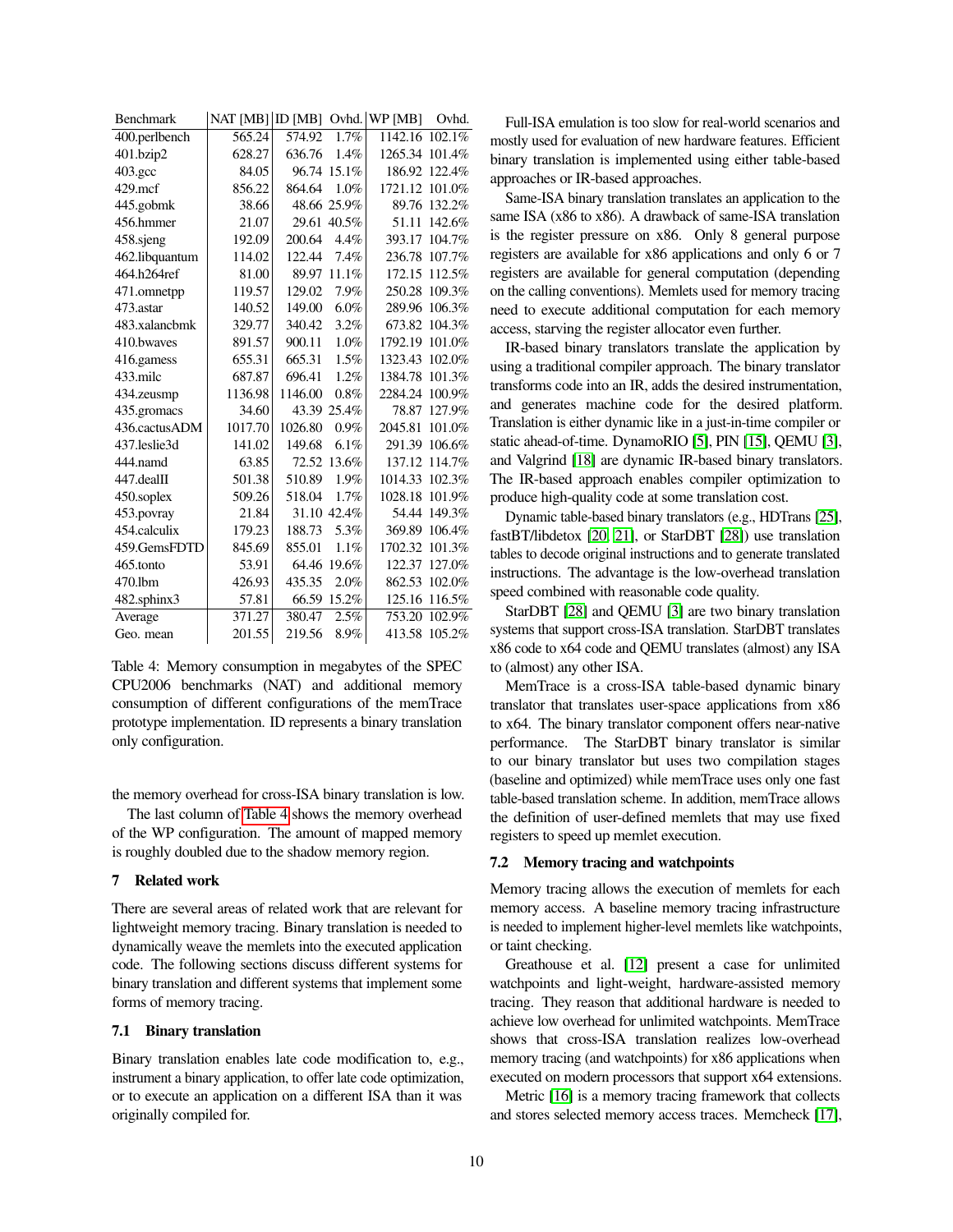| System                | Arch.                    | Underlying BT                              | Shadow memory                                          | Overhead                                      |
|-----------------------|--------------------------|--------------------------------------------|--------------------------------------------------------|-----------------------------------------------|
| memTrace              | $x86$ to $x64$ libdetox  |                                            | 1 byte per byte                                        | 2.0x for SPEC CPU2006                         |
| Libdft $[14]$         | $x86$ to $x86$ PIN       |                                            | flexible                                               | 1.14x to 10x slowdown SPEC CPU2000            |
| Minemu <sup>[4]</sup> |                          | x86 to x86 dynamic BT, no SSE <sup>a</sup> | 1 byte per byte                                        | 2.4x for SPEC INT2006                         |
| <b>PTT</b> [9]        | $x86$ to $x86$ OEMU      |                                            | 32-bit vector per byte                                 | 21.1x for compression benchmark               |
| Saxena et al. [24]    | $x86$ to $x86$ static BT |                                            | 1 bit per byte                                         | 1.9x (stack only) to 2.8x (SPEC INT95 subset) |
| Panorama [30]         | $x86$ to $x86$ OEMU      |                                            | 4 byte pointer per byte                                | 20x on selected benchmarks                    |
| Dytan [7]             | $x86$ to $x86$ static BT |                                            | 1 bit vector per byte                                  | $30x$ to $50x$ for gzip                       |
| <b>LIFT</b> [23]      | $x86$ to $x64$ StarDBT   |                                            | 1 bit per byte                                         | 1.7-7.9x, 3.6x for SPEC INT2000               |
| Argos $[22]$          | $x86$ to $x86$ OEMU      |                                            | 1 bit per byte (phys. mem)                             | "at least 16x overhead"                       |
| Xentaint [13]         |                          | $x86$ to $x86$   Xen and OEMU              | 1 bit per byte                                         | 61.5x to 88.4x for micro-benchmarks           |
| Vigilante [8]         |                          | $x86$ to $x86$ static BT on start-up       | 1 bit per 4k page                                      | no numbers on performance overhead reported   |
| Taintcheck [19]       | $x86$ to $x86$ Valgrind  |                                            | 4 byte pointer per byte                                | $1.5x$ to $40x$                               |
| Suh et al. [26]       | Alpha                    | HW extension                               | 1 bit per page/quad word/byte   1.44% for SPEC CPU2000 |                                               |

<span id="page-10-1"></span>*a*Minemu internally uses the SSE registers and cannot support any SSE instructions in applications. Modern compilers use SSE instructions to speed up memory transfers, for vectorization, and for floating point computation.

<span id="page-10-2"></span>Table 5: Comparison of different taint checking and dataflow analysis systems.

Umbra [\[31\]](#page-11-29), EDDI [\[32\]](#page-11-30), and Dr. Memory [\[6\]](#page-11-31) are four frameworks for memory tracing that use same-ISA binary translation to add hard-coded memlets for watchpoints. Memcheck builds on Valgrind and reports an overhead of 22.2x for the SPEC CPU2000 benchmarks. Umbra, EDDI, and Dr. Memory build on DynamoRIO. Umbra reports an overhead of 2.33x for SPEC CPU2006 for memory tracing of an x64 application; an example tool that extends Umbra with a memlet that monitors thread's memory accesses imposes a 6.49x overhead for a set of benchmarks. EDDI reports an overhead of 2.59x for 0 watchpoints and 3.68x for watching the complete data region on the SPEC CPU2000 benchmarks in the FI configuration. The PI configuration of EDDI only reports on a subset of the SPEC CPU2000 benchmarks. Dr. Memory reports a slowdown of 10.2x for the SPEC CPU2006 benchmarks. Umbra implements memory tracing without additional memlets; memcheck, EDDI, and Dr. Memory add hard-coded instructions into the executed application code to check memory accesses for validity.

MemTrace improves on related work by offering user-definable memlets that implement high-level memory checkers and offers better performance than previous solutions: memTrace reports an average overhead of 2.06x and a geometric mean of 1.97x for tracing all memory accesses of all SPEC CPU2006 benchmarks.

#### 7.3 Taint checking and dataflow analysis

Taint checking and data flow analysis extend memory tracing and analyse the flow of data inside an application. Every memory cell and every register has an associated tag. Taint checking uses a single taint bit per address while dataflow analysis supports multiple different tags. Compared to single-threaded approaches of other related work memTrace fully supports memlets for concurrent threads.

Some of the systems in the following list use taint checking

or dataflow analysis as a technique in their system. [Table 5](#page-10-2) focuses on the taint checking or dataflow analysis component of the presented systems.

MemTrace does not change the address space layout of the original application, all data of the memlets is stored at a higher location in the 64-bit memory space. This design decision solves the problem of accesses to the shadow memory by the application. For the shadow memory itself memTrace uses 1 byte per byte, enabling threads to update the (shared) shadow memory data structure concurrently without locking. Only if memlets rely on bit-granularity then the programmer must add a locking scheme to ensure correctness.

## <span id="page-10-0"></span>8 Conclusion

This paper presents memTrace, a technique for dynamic lightweight memory tracing for unmodified binary applications. This technique adds shadow memory and state for each memory address of an application and allows the execution of user-defined memlets to inspect memory accesses.

The practical value of memTrace is demonstrated by the implementation of two memlets: a memory checking memlet that allows the debugging of memory errors and a memlet that allows an unlimited number of watchpoints in a running application. We evaluated the prototype implementation and show that the overhead for SPEC CPU2006 is low with a geometric mean of 1.97x and an average of 2.05x.

The open source release of the memTrace prototype is available at <http://nebelwelt.net/projects/memTrace> and can be used to implement other memlets, e.g., for taint checking, dataflow analysis, or control flow integrity checks.

## Acknowledgments

We thank the anonymous reviewers for their comments, Albert Noll for his comments on an early draft of this paper, and Jonas Pfefferle and Tobias Hartmann for working on a same-ISA version of a simple memory tracing infrastructure.